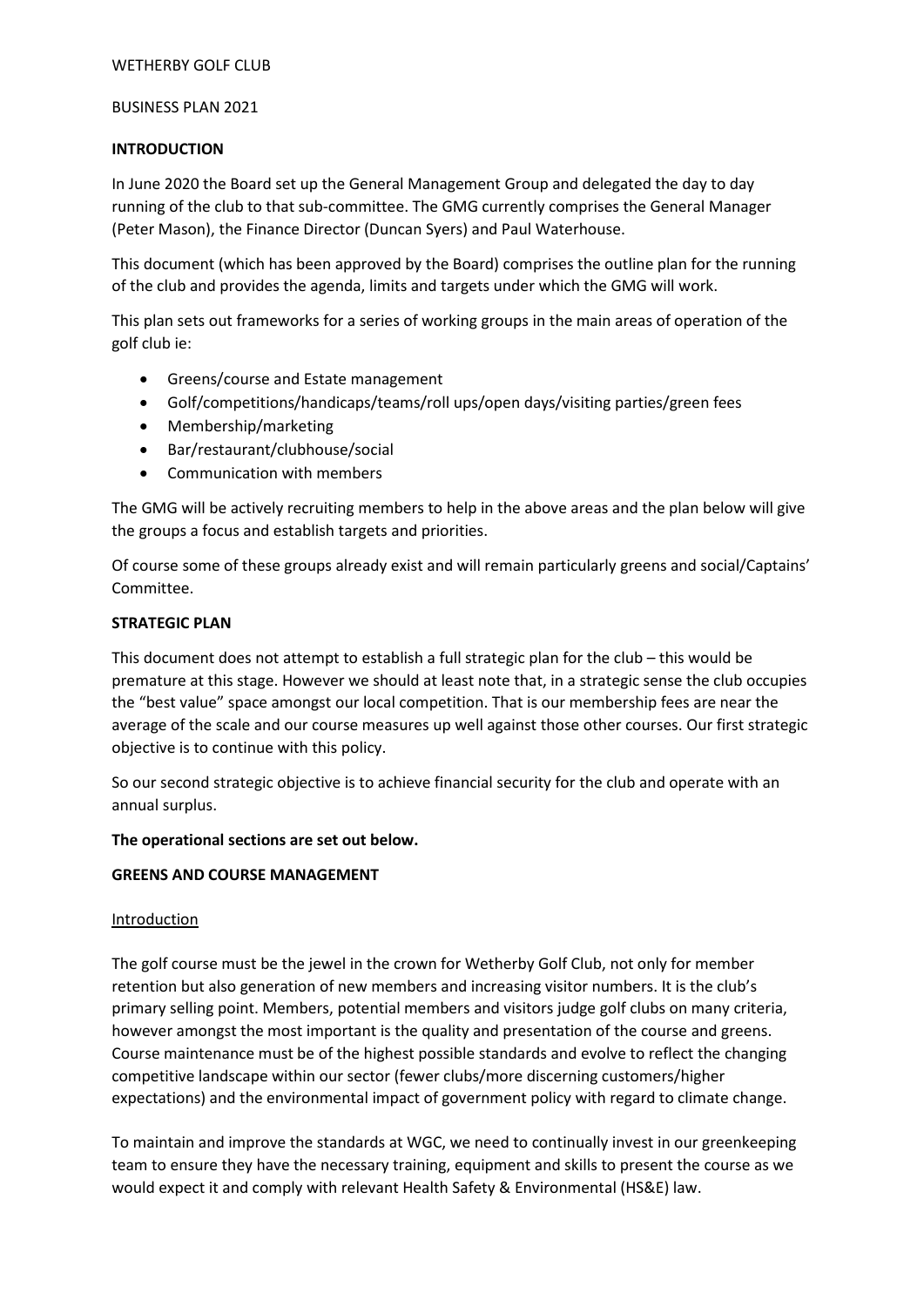### BUSINESS PLAN 2021

### Targets

Review and publish a Course Maintenance Policy, develop and publish Course Strategy and development projects.

Develop an annual course maintenance and estate management programme with associated budget, to include training, statutory, educational and task related elements. This should form the basis of the Course Maintenance Policy to measure future activity/achievement against.

Prepare and agree capital replacement and course development programmes, considering HS&E law and other factors as outlined above.

Course and green reviews at a frequency to be agreed (weekly/monthly depending on time of year and course condition/works being undertaken). This should be measured against the Course Maintenance Policy (including the green keeping specification standard).

Develop and agree a medium/long term course strategy plan for CAPEX projects such as replacement of the irrigation system, new machinery, etc.

### Working group(s)

There will be two working groups for Greens and they will be made up of individuals, club members or specialist consultants depending upon the task(s) involved that bring together the expertise to enable agreed projects to succeed and to meet budget. The working groups will enhance the operational working of the Course Management team.

The first working group will provide support and advice to the Course Management team (which is led by the General Manager along with the Course Manager).

The second set of working group will have responsibility for the various one off projects on the course including such things as the Winter works programme, the irrigation system, the paths project, flood mitigation projects. These project teams will be established and monitored by the primary working group. By their nature these project groups will disband when the project reaches contract stage at which point it will be managed by the GM and Course Manager.

A further working group is required almost immediately to begin work covering the course layout, hard (physical, permanent) changes that might be considered appropriate to be in place before England Golf come to site end of 2022 to discuss the Seniors and Past Captains and the Brabazon Northern Qualifying tournaments for 2023 and 2024 respectively

## **COMMUNICATION WITH MEMBERS**

#### Introduction

It is the Board's responsibility to run the club for the benefit of the members and it is imperative that the Board regularly checks that the members agree with the direction the club is taking. This means that all important strategic documents must be communicated and the Board should have a system for ascertaining members views on those strategies.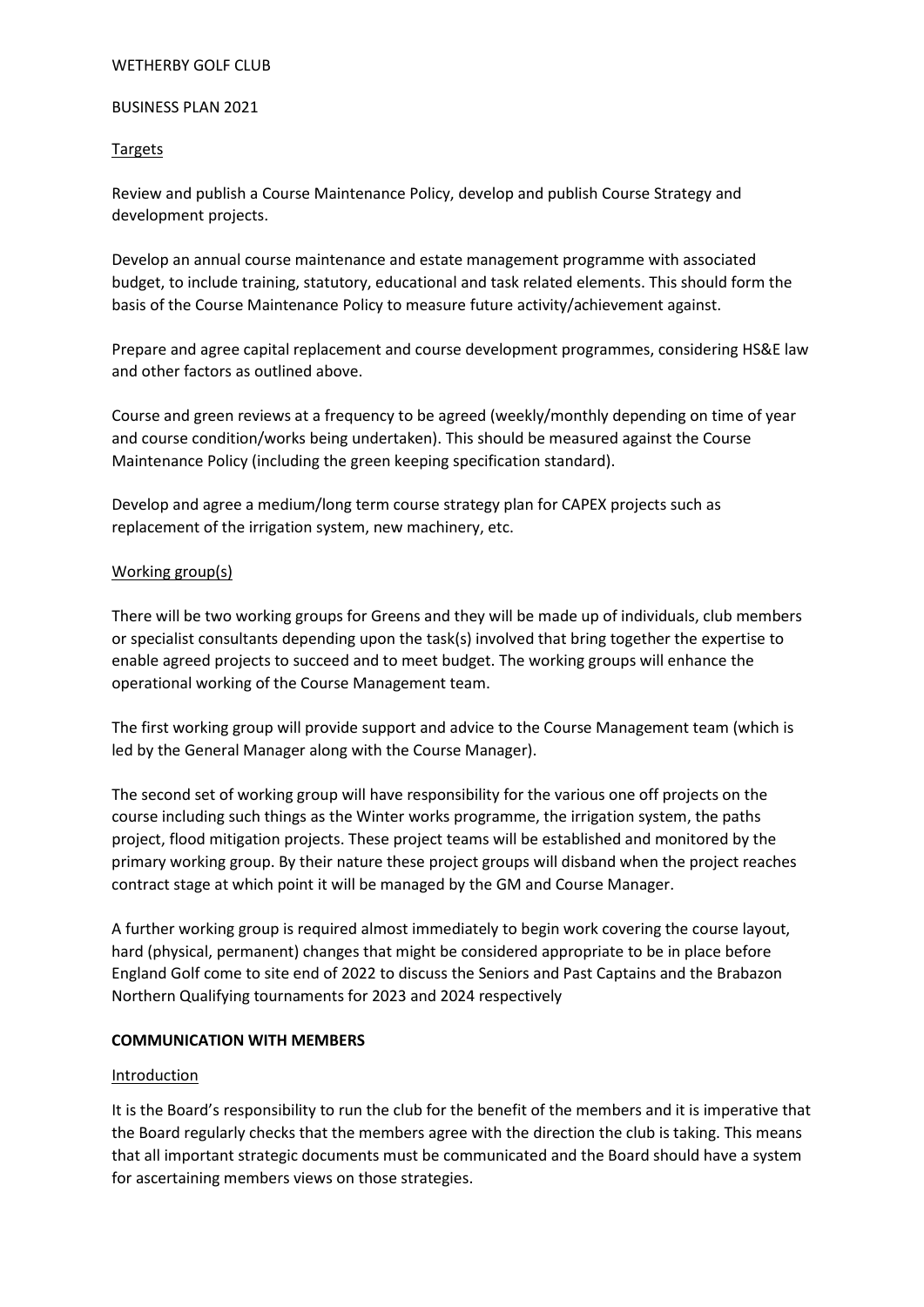### BUSINESS PLAN 2021

## Targets

The following key documents must be communicated effectively to the members:

- Business Plan.
- **Minutes of the Board meetings**
- An annual review of the Board's effectiveness
- **The course** 
	- i. The greenkeeping specification standard
	- ii. The course strategy plan
	- iii. A regular review of the course condition
	- iv. The year's course development projects
- The monthly and annual accounts

We will also establish an appropriate presence on social media.

### Working group

There is already a culture of email reports from the GM and on occasions from the Chairman and this will continue to form part of the communication system particularly for day to day reporting of arrangements for booking and play, food and drink arrangements, social events etc.

We have also started a series of members' forums which, if successful, could be a regular and key method of communication.

Of course we will also on occasion use letters (eg membership subs). The Annual Report is also an important way to communicate more formal issues.

Social media is an area where we can achieve more. We will need to find specialist expertise from within the membership to help us with this.

Each month the GMG will report on communications to members as part of the GMG Board report.

## **MEMBERSHIP AND MARKETING**

#### Introduction

The objectives for membership marketing are:

- 1. To maintain the membership numbers at the optimal level
- 2. To generate the optimal level of green fee income from visiting parties, golf days, open events and ad hoc visitors; and
- 3. Marketing the clubhouse facilities for use by outside organisations eg weddings/funerals etc

The optimal levels above will be set by the Board and reviewed on a regular basis.

This a critical area of activity for the club and therefore the detailed activities and targets will be contained in a separate marketing plan which will be approved by the Board

## Working group

This is the most important part of the business plan in financial terms and it does not seem appropriate to delegate this to a separate group of people.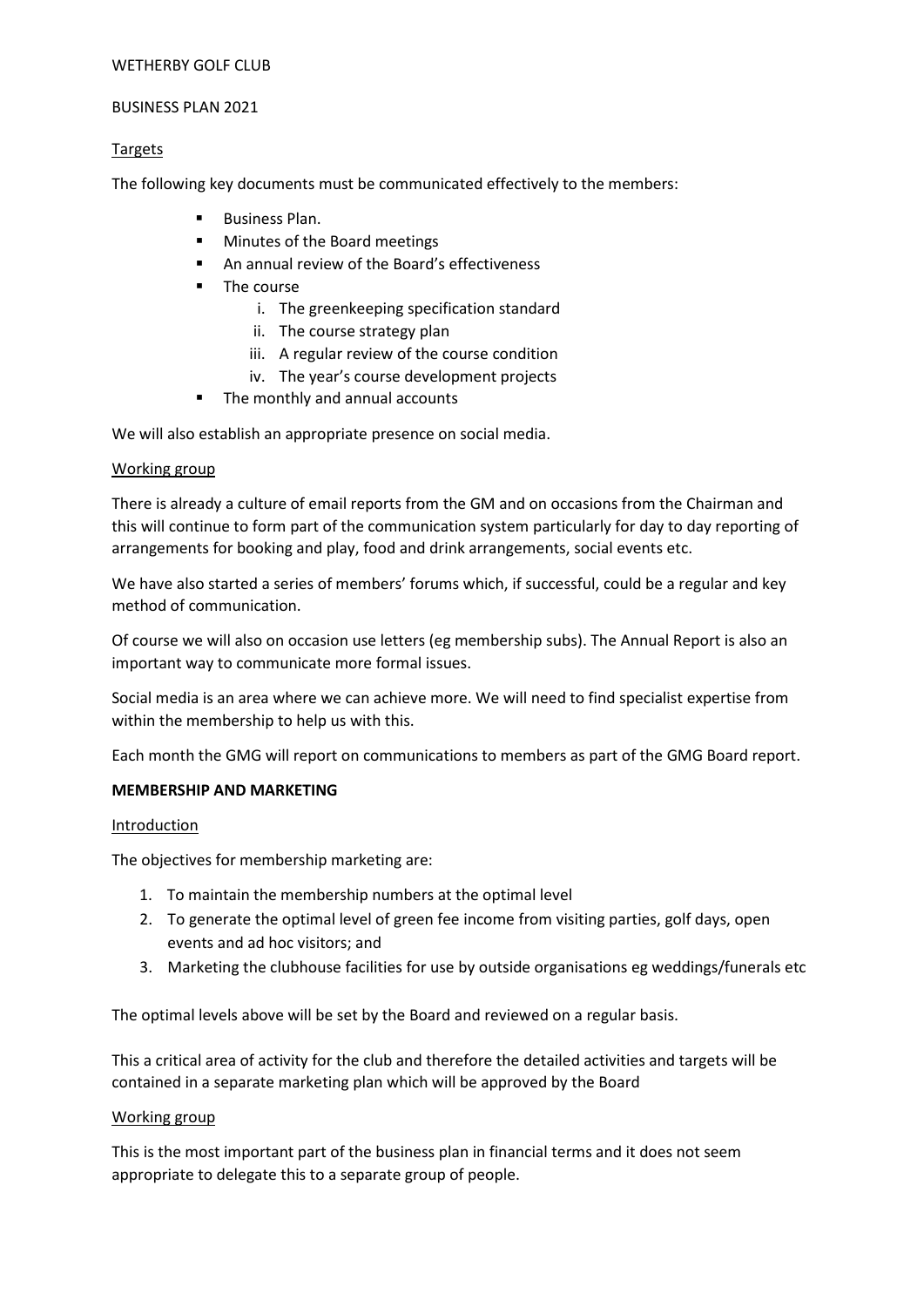### BUSINESS PLAN 2021

The GMG will have the key role in drafting the marketing plan but it will need expert help in certain areas. The GMG will seek to consult with members who have that expertise and to form a Panel of Experts structure. It is likely that some members will have special expertise is certain areas eg social media or media advertising and GMG will seek to get the best out of any members in their own specialist areas.

## **BAR RESTAURANT CLUBHOUSE SOCIAL**

### Introduction

The clubhouse has a number of separate functions at present:

- 1. A bar
- 2. A restaurant
- 3. A function room
- 4. Offices for the staff and a meeting room
- 5. Changing rooms
- 6. Pro shop

The building and fittings is now fairly old and is not in the best condition. The bar area has been upgraded recently but there is much more to be done in the clubhouse.

The club has historically had a successful social programme and this will continue (Covid apart). The food and beverage offering has been well received and well used but we hope to improve this once the new catering arrangements have bedded in.

## Targets

- 1. To bring forward proposals for refurbishment of the building to enhance its usage
- 2. To increase the use of the clubhouse catering and to improve the net profit.
- 3. To maintain and increase the successful social programme organised by the captains' committees.

## Working group

As far as the bar and the catering goes we will seek to establish a group with industry experience who can help us.

We will also establish a working group to bring forward and manage the refurbishment process.

## **GOLF**

This section will encompass the following areas:

- Competitions
- Handicaps
- Teams
- Roll up groups
- Open days
- Visiting parties
- Ad hoc visitors

## **Introduction**

At this business plan level we are not seeking to establish details of the above activities. They are dealt with on a daily basis principally by the GM and his staff.